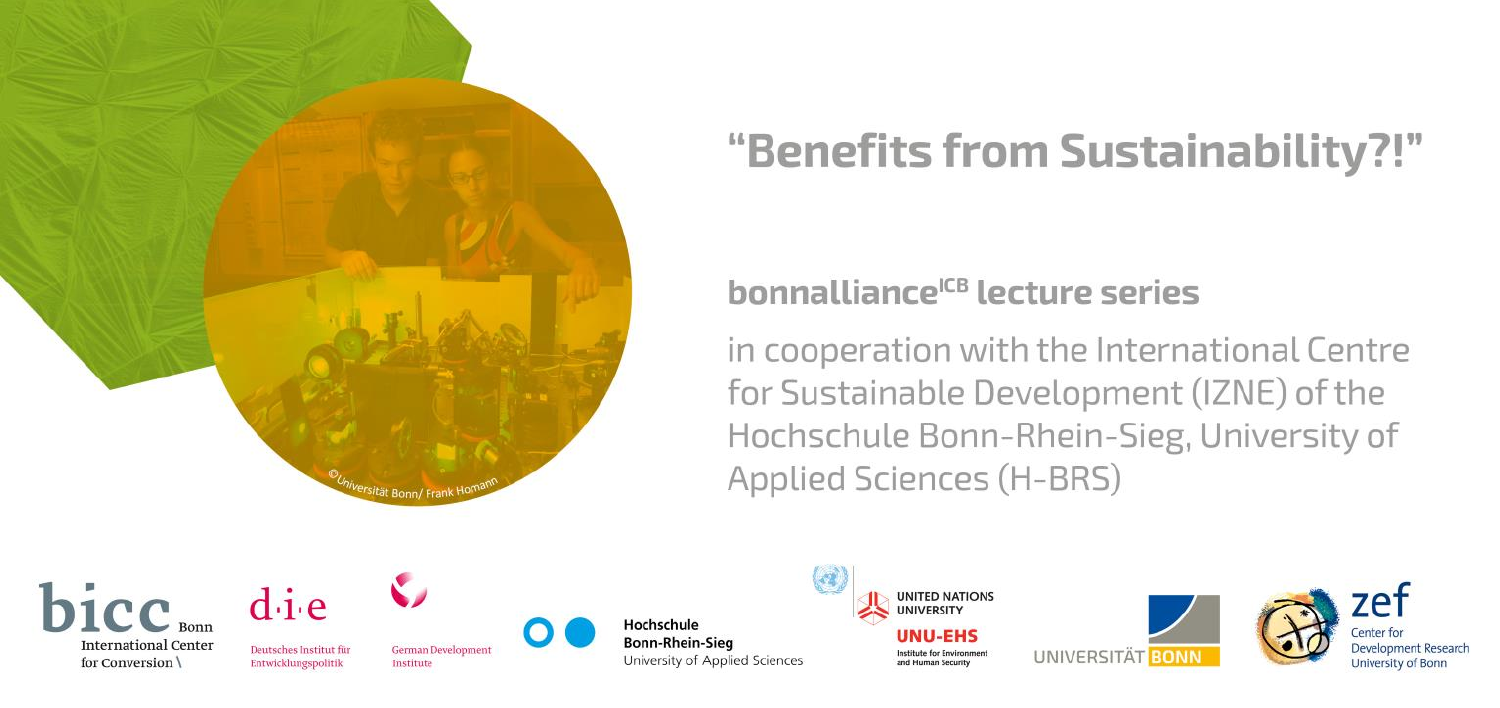

Sustainable Bonn: Sustainability on a Regional Level Prof. Dr. Jakob Rhyner, Bonn Alliance/ICB and University of Bonn

With his expertise acquired through his various positions within well-known Institutes in Bonn, Prof. Dr. Jakob Rhyner presents a theoretical framework, which provides an overview of sustainability on a regional level.

Prof. Dr. Rhyner holds a PhD degree in Theoretical Physics from the Swiss Federal Institute of Technology (EHT) Zürich. His current position is as Scientific Director at the Bonn Alliance for Sustainability Research/ Innovation Campus Bonn (ICB) and as professor for Global Change and Systemic Risks at the Agricultural Faculty of the University of Bonn. Starting his academic career over thirty years ago, Jakob Rhyner has built up a reputable portfolio of scientific publications and

conference presentations. His field of research is in Environmental Risks and Human Security, Disaster Risk Reduction, Sustainable Development, Globalisation, Migration.

Contact: rhyner@uni-bonn.de

#### Bonn's Sustainability Strategy Verena Schwarte, City of Bonn

In February 2019 the City of Bonn presented its first sustainability strategy as a result of a two-year consultation-process with key local stakeholders from politics, civil society, science and businesses. As Germany´s United Nations city, Bonn has become a sustainability hub. Also, the city itself engages actively in the systematic and strategic implementation of the Sustainable Development Goals. The Bonn Sustainability Strategy provides a framework for the next years until 2030 In her talk, Verena Schwarte elaborates on the strategy and dives into the discussion with us.

Verena Schwarte studied Economics in Bonn, Bath (UK) and Trier and holds a diploma in Economics with a specialization in international relations and development. She currently works in the Department for International Affairs and Global Sustainability at the City of Bonn. She coordinated the process of developing the first sustainability strategy and is responsible for international cooperation and project partnerships.



Contact: verena.schwarte@bonn.de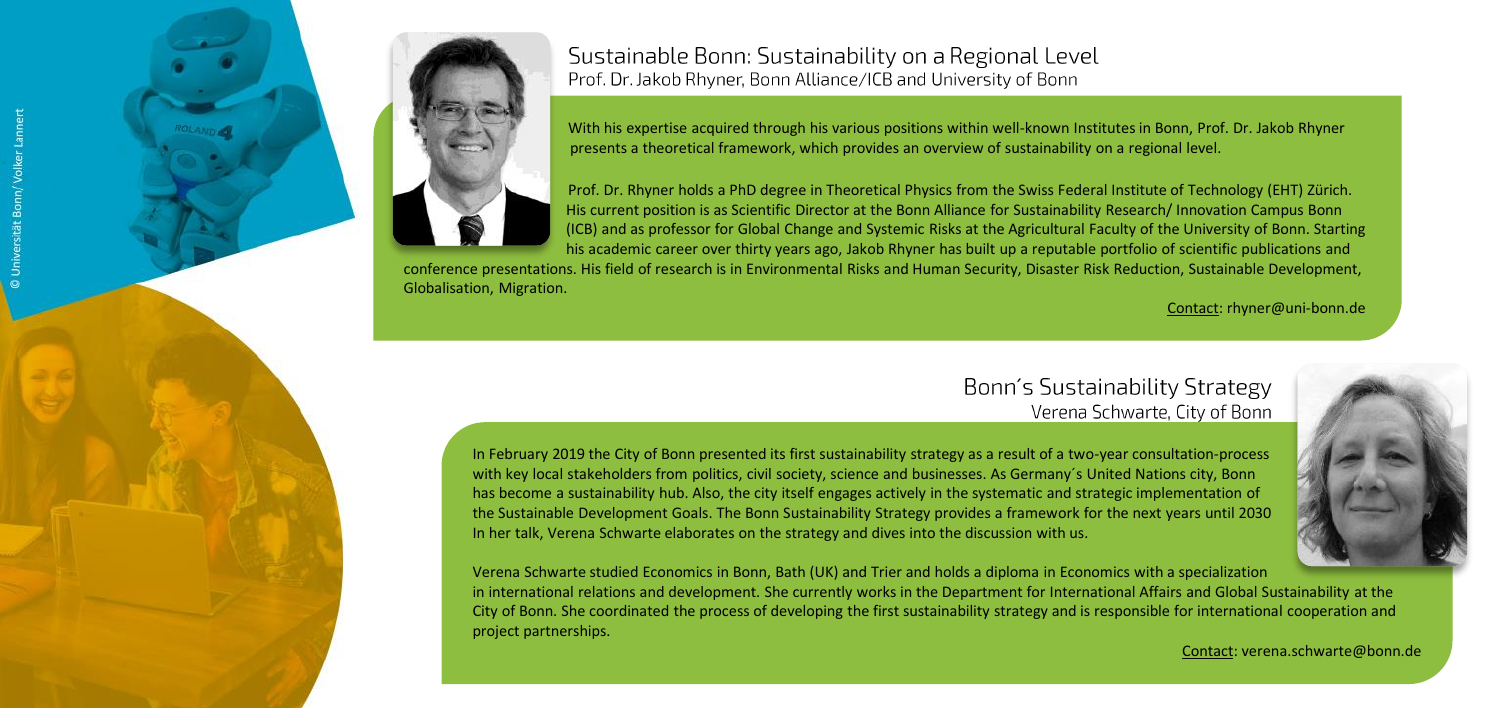

© Universität Bonn / Volker Lannert

Renewable Resources, Innovative Ideas and Job Prospects: Benefits from Sustainability Transfer Prof. Dr. Ralf Pude, University of Bonn (Campus Klein-Altendorf)

Miscanthus, Silphium perfoliatum, Sida, Helianthus tuberosus and fast-growing tree species, such as the

Paulownia are all renewable resources with which one can create innovative futureproof solutions to complex societal questions. In his talk, Prof. Dr. Pude shares one of his success stories on the process of growing a renewable resource that is reused and recycled until the loop closes.

Prof. Dr. Ralf Pude is head of the Renewable Resources Research Group at the Institute of Crop Science Resource Conservation. His research group contributes to the University's research profile "Innovation and Technology for a Sustainable Future" by developing innovative products and production strategies for a bio-based economy. Prof. Dr. Ralf Pude has been working on this topic for decades and is an expert in his field. The research group is known for its knowledge-transfer focus connecting research with policy and practice and is specialised in the study of perennial biomass plants, bio-based products and medicinal plants.

Contact: r.pude@uni-bonn.de

#### Benita Schuba, University of Bonn (Transfer-Audit)

Research improves our quality of life. Still, the gap between academic knowledge and our real-life world needs to be addressed. Many German universities as well as the University of Bonn, are focussing on knowledge-transfer and therefore offering professionalized services on the alternative career path "Start-ups". Universities become a place for experimentation and innovation to answer pressing political, economic and societal issues.

At the University of Bonn knowledge-transfer is serviced at the transfer centre 'enaCom': enabling people to create opportunities under the conditions of Communication, Companionship, Commitment, Communion and Commercialization. The transfer centre builds a start-up culture offering co-working and advisory services during all start-up phases. enaCom will move to new premises in January 2020, then offering co-working spaces for start-up teams. Benita Schuba is one of the Transfer and Start-up Project Managers within the University of Bonn.

Contact: schuba@verwaltung.uni-bonn.de

### bonnalliance<sup>ICB</sup>

Sustainability research should take place in a direct exchange and dialoque with politics, society and economy from the local to the global level. This is the quiding principle connecting the six partner institutions of the Bonn **Alliance for Sustainability** Research.

www.bonn-alliance.uni-bonn.de/en Facebook & Twitter: @bonnalliance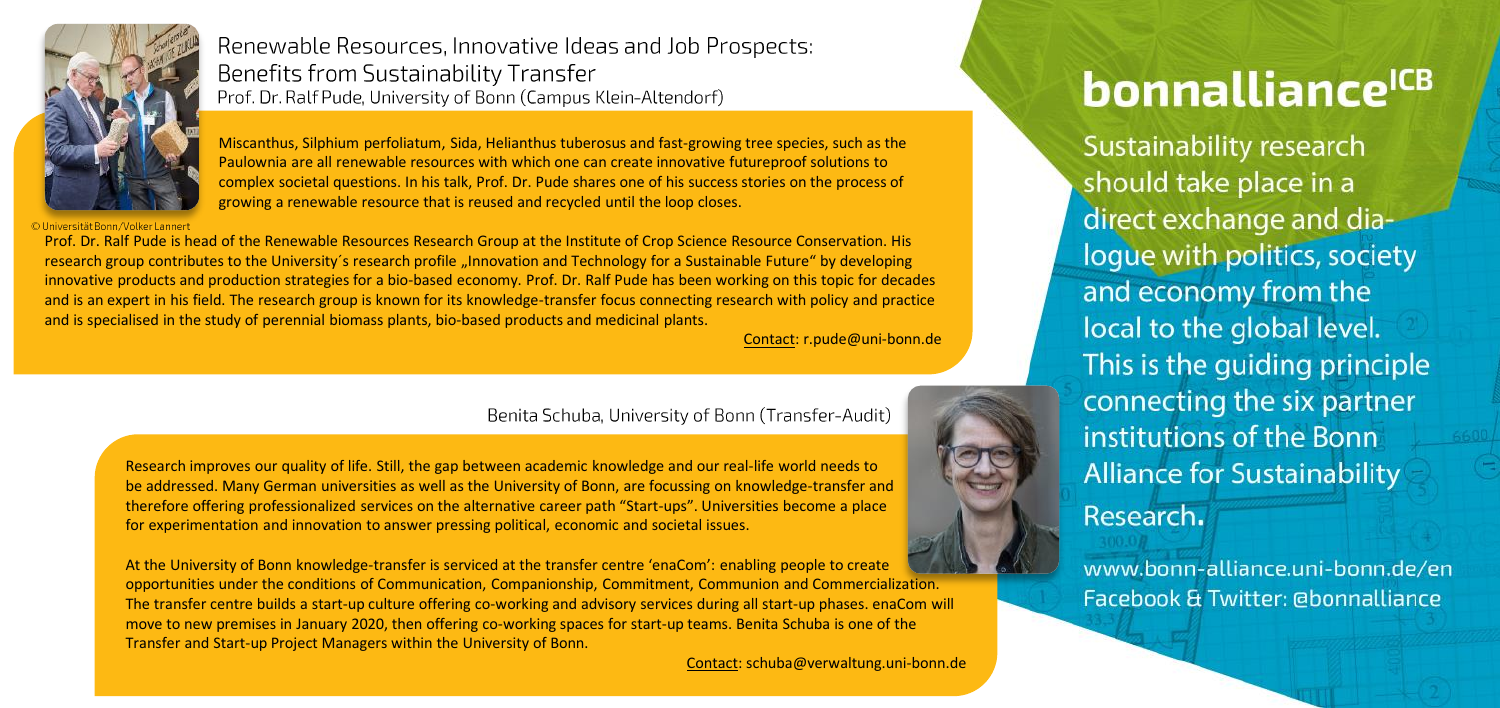



Urban Biodiversity in the Region Bonn-Rhein-Sieg: Benefits of biological diversity for urban development Prof. Dr. Wiltrud Terlau, Hochschule Bonn-Rhein-Sieg and Biodiversity Bonn (BION)

One in ten regional plant species are extinct. This is one of many results, which scientists from the Hochschule Bonn-Rhein-Sieg (BRSU) and the University of Bonn published in a collaborative study about the biological diversity in Bonn and surroundings. Prof. Dr. Wiltrud Terlau and Prof. Dr. Maximilian Weigend present the study and the implications of the results on our regional biodiversity.

Prof. Dr. Wiltrud Terlau received the title Dr. rer. pol. (PhD in Economics) at the University of Muenster. She is the (founding) director of the International Centre for Sustainable Development (IZNE), holds the professorship for macroeconomics and economic policy at the department of management sciences at the Hochschule Bonn-Rhein-Sieg, is speaker of the section Risk-Security-Resilience (Graduierteninstitut NRW) and board member of the Biodiversity Network Bonn (BION e.V.). Her field of research covers the topics of Sustainable and Resilient Cities, Biodiversity, Natural Resources and Waters, Environmental Risk and Resilience, Sustainable Agri-Food Systems, CSR, Bioeconomy.

Contact: Wiltrud.Terlau@h-brs.de

Prof. Dr. Maximilian Weigend. University of Bonn and Biodiversity Bonn (BION)

Prof. Dr. Maximilian Weigend received the title Dr. rer nat. in 1997 at the Ludwig-Maximilians-Universität München and the habilitation in botany in 2004. He is the director of the Botanical Garden at the University of Bonn, speaker of the network group BION- Biodiversity Bonn 2014-2019 and current president of the Verband Botanischer Gärten. The research group of Prof. Dr. Weigend focusses on the study of plant systematics and biology and conservation and biogeography.



Contact: mweigend@uni-bonn.de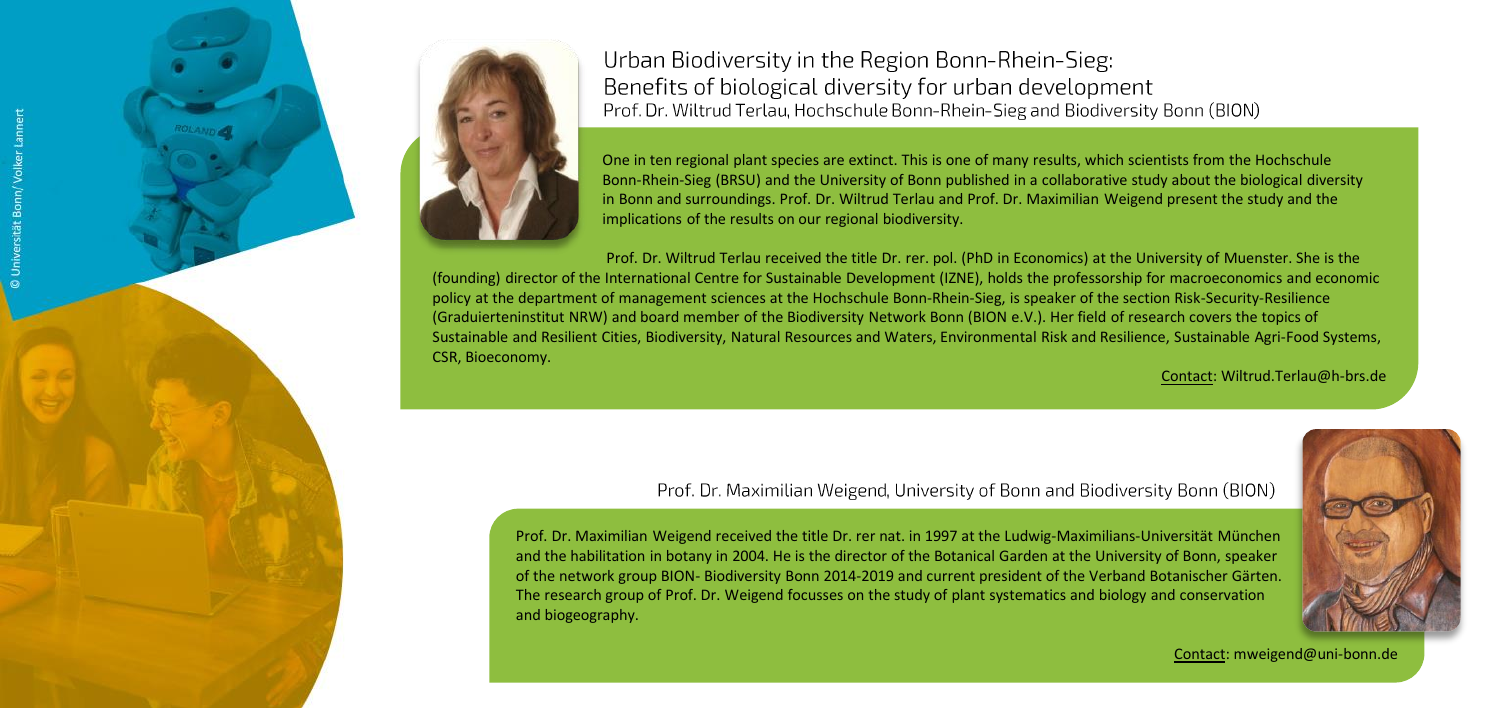

Conditions for a good Circular Economy: Perspectives from Theory and Practice Dr. Holger Berg, Wuppertal Institute for Climate, Environment and Energy

Circular economy seeks sustainable solutions for product and material use. Its overall goal is resource protection and efficiency for sustainable development. Dr. Holger Berg introduces the topic of circular economy by explaining its theoretical foundations.

Dr. Berg holds a PhD in Business and Economics from the University of Wuppertal. He co-heads the research unit Digital Transformation within the Circular Economy Division at the Wuppertal Institute for Climate, Environment and Energy. His

field of research is in Digital Transformation for Sustainability Circular Economy, Entrepreneurship and Innovation Resource Efficiency.

Contact: holger.berg@wupperinst.org

#### Circular Economy in Practice: Sleeping on CO2 Dr. Persefoni Hilken and Dr. Berit Stange, Covestro AG

What does a circular economy model put into practice look like? Dr. Persefoni Hilken and Dr. Berit Strange will be sharing their company´s view on circular economy and present a breakthrough innovation implementing circular economy principles in the industry.

With their new CO2 based product, which can be used for example for mattresses, sports floor binders and elastic textile fiber, they present an innovative technology that turns an abundant greenhouse gas into a valuable raw material.

Dr. Hilken is venture manager for cardyon® and has a PhD in Chemistry from the University of Cologne. Dr. Strange is project manager for circular economy within the Business Unit PUR and has a PhD in Chemistry from the University of Marburg. Both are working for Covestro Deutschland AG.

Contact: persefoni.hilken@covestro.com, berit.stange@covestro.com

## bonnalliance<sup>ICB</sup>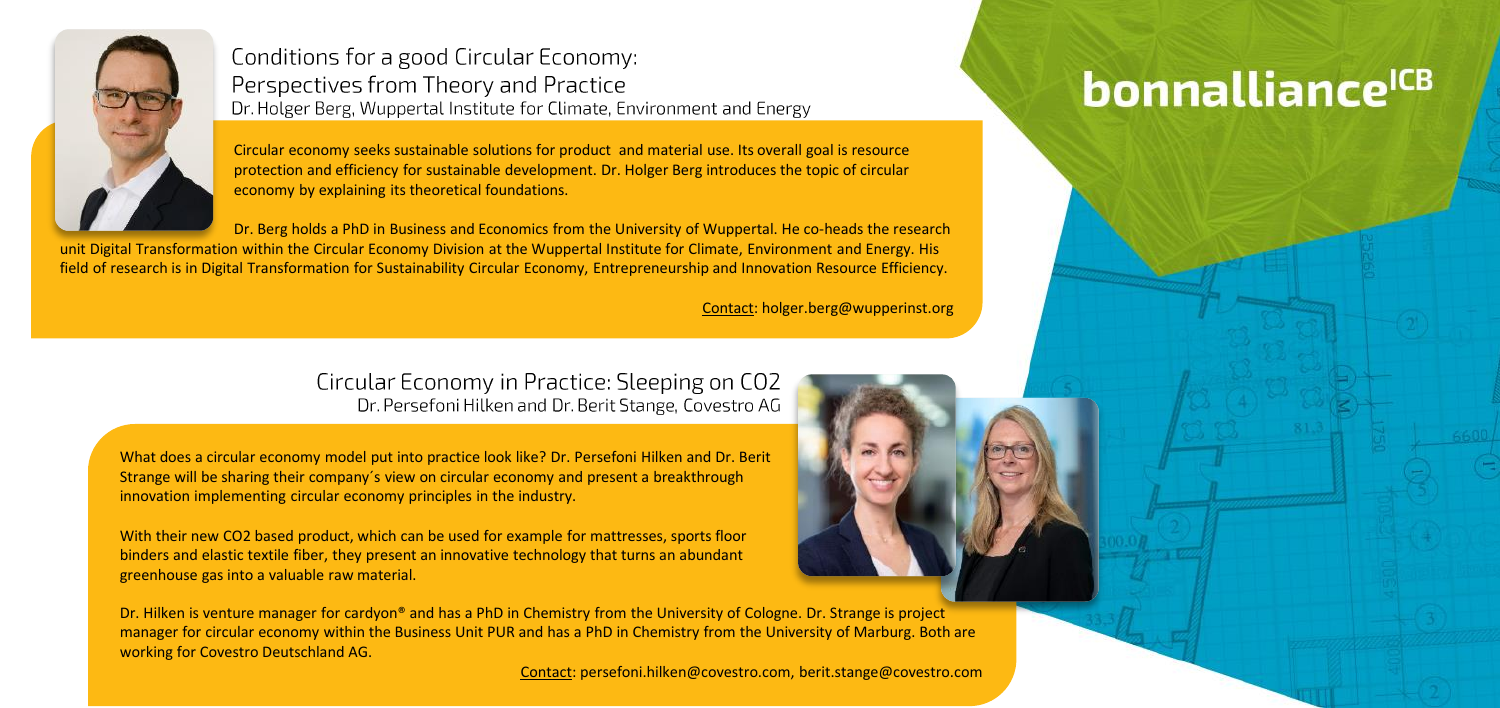



Dynamics of Social Protection and Economic Development in Low and Middle Income Countries Prof. Dr. Katia Bender, Hochschule Bonn-Rhein-Sieg

Throughout the last two decades social protection has gained increasing attention at national and international policy levels. Social protection is expected to contribute to development, including economic development. This process is also reflected by the Agenda 2030, which addresses social protection within four Sub-Goals. Prof. Dr. Katja Bender and Callistus Agbaam will address the relationship between social protection and economic development drawing on insights from research and practice.

Prof. Dr. Katja Bender holds a PhD in Economics from the Ruhr-University of Bochum. She is professor for economics at the Hochschule Bonn-Rhein-Sieg and director of the International Centre for Sustainable Development (IZNE). She is also currently the vice-president of the European Association for Development Research and Training Institutes (EADI). She has conducted several research projects on social protection and health in low and middle income countries and worked as policy advisor on social protection. She is now leading the project "Energy Selfsufficiency for Health Facilities in Ghana" funded by the Federal Ministery of Education and Research.

Contact: katja.bender@h-brs.de

#### MA Callistus Agbaam, Ruhr-University Bochum

Mr. Callistus Agbaam holds a postgraduate degree in Development Studies from the University of the Western Cape, South Africa and is currently pursuing his PhD title. He is leading the project "Determinants of Public Support for Social Protection Reforms in Developing Countries" at the Institute of Development Research and Development Policy, Ruhr-University Bochum. His research interests lie in Social Protection in Developing countries, Poverty and Health Equity, Political Economy, Public Policy, Inclusive Development and Rights-based Approaches to Development.



Contact: callistus.agbaam@rub.de